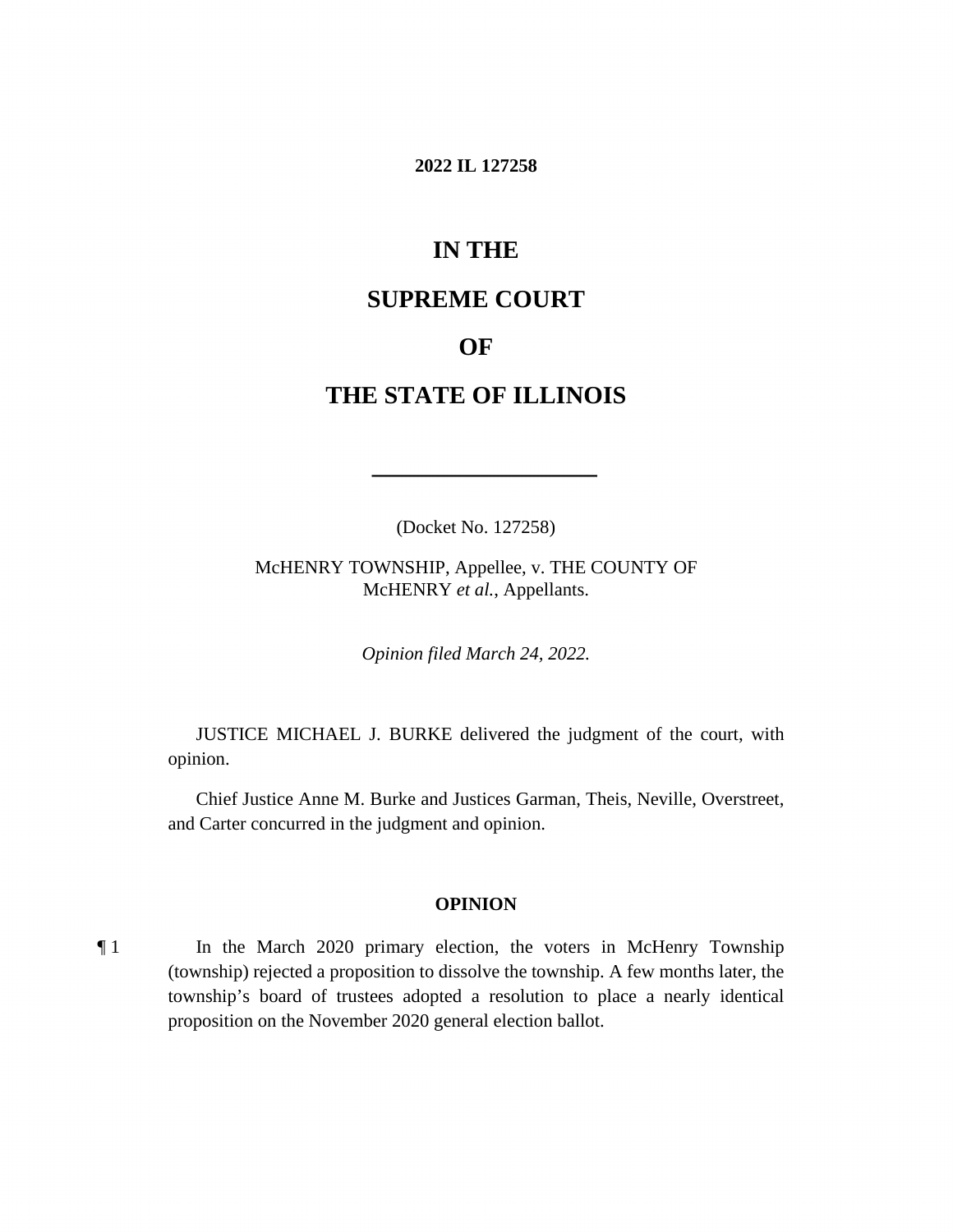- ¶ 2 The township submitted the proposition to defendant Joseph Tirio, the clerk of defendant McHenry County, to place the proposition on the ballot. Tirio refused to do so, notifying the township that the proposition violated the statutory prohibition against "the same proposition" appearing on the ballot more than once within 23 months. 10 ILCS 5/28-7 (West 2020).
- ¶ 3 The township filed a complaint for a writ of *mandamus* or mandatory injunctive relief to compel defendants to place the referendum proposition on the November 2020 ballot. The circuit court, citing the March 2020 ballot, dismissed the complaint with prejudice. 735 ILCS 5/2-619(a)(9) (West 2018). The appellate court reversed the dismissal, holding that, regardless of whether the proposition was prohibited from appearing on the November 2020 ballot, Tirio lacked the statutory authority to make that determination and was obligated to perform the ministerial act of placing the proposition on the ballot. 2021 IL App (2d) 200478, ¶¶ 48, 52.
- ¶ 4 Defendants argue on appeal that the Election Code and the Township Code authorized Tirio to determine whether the challenged proposition violated the general election law, including the 23-month ballot limitation, even though the violation was not apparent from the face of the township's submission. Defendants further contend that, although the two propositions contained different effective dates, the challenged proposition could not appear on the ballot because it was "the same proposition" that had appeared on the March 2020 ballot less than 23 months earlier.
- ¶ 5 The township no longer wishes to pursue dissolution, so the parties' positions are aligned against the result reached by the appellate court. However, for the following reasons, we affirm the appellate court's judgment and reverse the circuit court's judgment.

## ¶ 6 I. BACKGROUND

¶ 7 The Illinois Constitution states that the legislature "shall provide by law for the formation of townships in any county when approved by county-wide referendum. Townships may be \*\*\* dissolved \*\*\* when approved by referendum in each township affected." Ill. Const. 1970, art. VII, § 5. Proposals for the dissolution of a township "may be initiated and submitted to the electors by resolution of the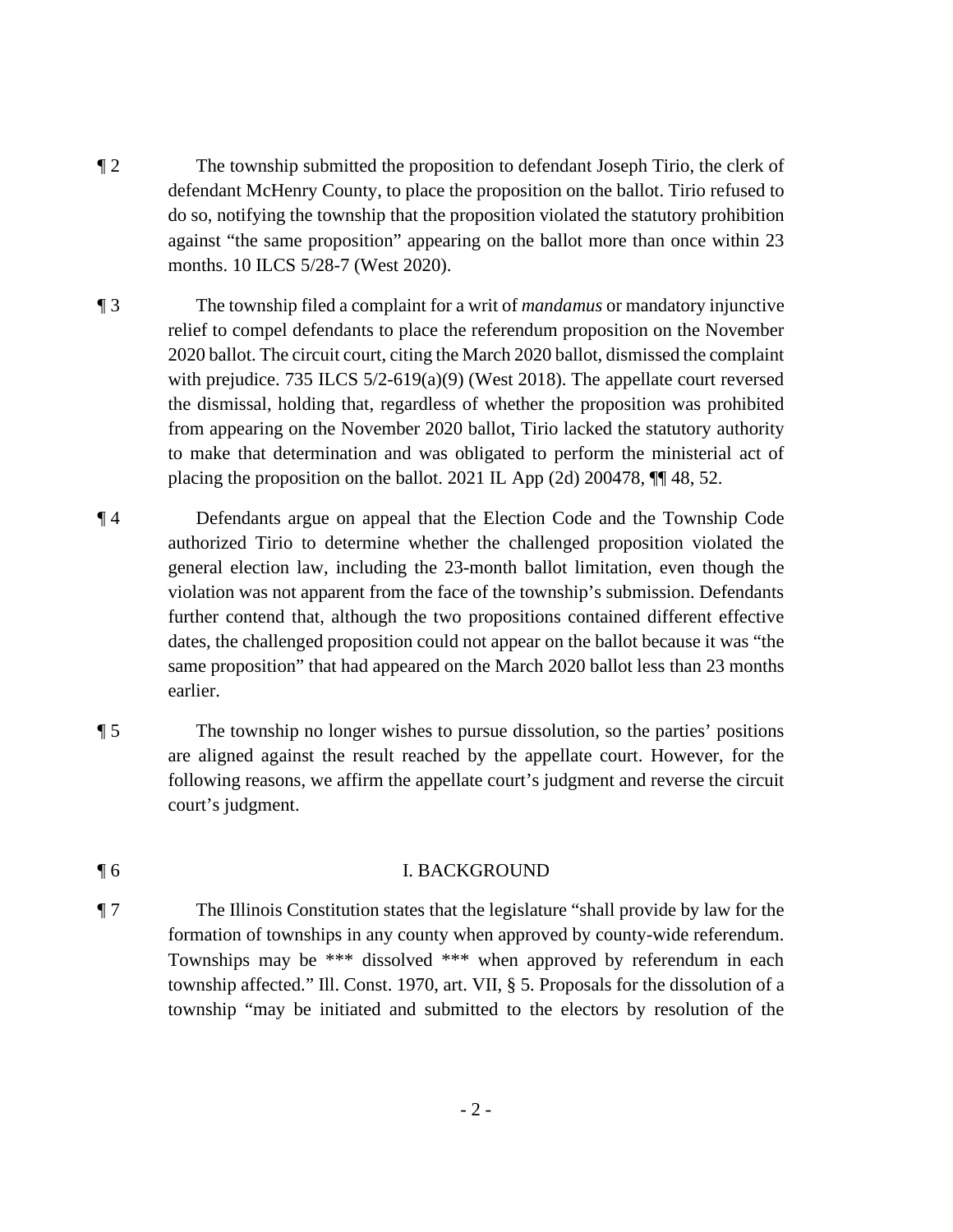governing board of a unit of local government or by petition of electors in the manner provided by law."<sup>1</sup> *Id.* § 11(a).

¶ 8 A. Statutory Framework

¶ 9 1. Article 24 of the Township Code

- ¶ 10 In August 2019, to further the public policy goal of reducing the overall number of local governmental units in the state, the General Assembly enacted article 24 of the Township Code, which provides for the dissolution of townships in McHenry County. Pub. Act 101-230 (eff. Aug. 9, 2019) (adding 60 ILCS 1/art. 24). Article 24 facilitates dissolution by means of referenda, which may be proposed by a township's board adopting an initiating resolution (60 ILCS 1/24-15 (West 2020)) or by its electors circulating petitions (*id.* § 24-20).
- ¶ 11 Relevant to this case, section 24-15 authorizes the board of trustees of any McHenry County township to adopt a resolution to "submit a proposition to dissolve the township to the electors of that township at the election next following in accordance with the general election law. The ballot shall be as provided for in Section 24-30." *Id.* § 24-15. Section 24-30(a) requires the ballot to "be in substantially the following form":

"Shall the (dissolving township), together with any road districts wholly within the boundaries of (dissolving township), be dissolved on (date of dissolution) with all of the township and road district property, assets, personnel, obligations, and liabilities being transferred to McHenry County?

YES

NO" *Id.* § 24-30(a).

¶ 12 The effective date of dissolution is dictated by the election date. "The proposed date of dissolution shall be at least 90 days after the date of the election at which

<sup>&</sup>lt;sup>1</sup>For purposes of this appeal, " 'electors' means the registered voters of any single township in McHenry County.' " 60 ILCS 1/24-10 (West 2020).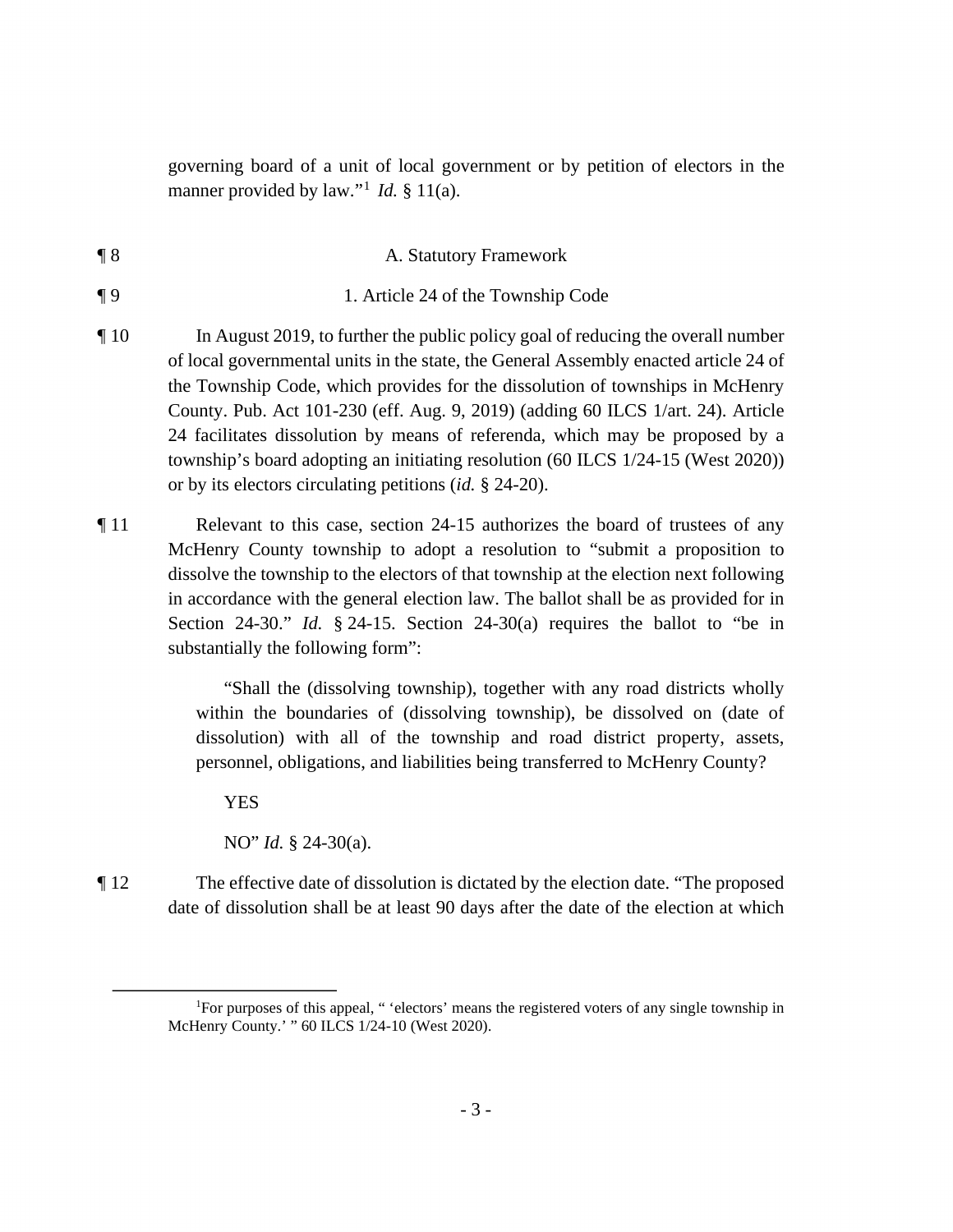the referendum is to be voted upon." *Id.* § 24-20(b).

- ¶ 13 2. Article 28 of the Election Code
- ¶ 14 A referendum proposition to dissolve a township in McHenry County is a "public question" as defined by the Election Code. 10 ILCS 5/1-3(15) (West 2018) (a " 'public question' means any question, proposition or measure submitted to the voters at an election dealing with subject matter other than the nomination or election of candidates and shall include, but is not limited to, any bond or tax referendum, and questions relating to the Constitution").
- ¶ 15 The submission of public questions to referenda is governed by article 28 of the Election Code. *Id.* art. 28. Public questions may be placed on the ballot when initiated by either (1) petitions signed by electors or (2) resolutions or ordinances of local governing boards of political subdivisions. See *id.* § 28-2(a), (c). This case involves a resolution adopted by the governing board of a township.
- ¶ 16 County clerks, like Tirio, are charged with printing ballots. *Id.* § 16-5 ("the county clerks, in their respective counties, shall have charge of the printing of ballots for all elections, including referenda"). Under certain circumstances as set forth in section 28-1 (*id.* § 28-1), section 28-5 (*id.* § 28-5) requires a county clerk to notify a township's board when a public question that was adopted by resolution may not be placed on the ballot:

"Whenever a local election official, an election authority [*e.g*., a county clerk (10 ILCS 5/1-3(8) (2018))], or the State Board of Elections is in receipt of an initiating petition, or a certification for the submission of a public question at an election at which *the public question may not be placed on the ballot or submitted because of the limitations of Section 28-1*, such officer or board shall give notice of such prohibition, by registered mail, as follows:

\*\*\*

(b) in the case of a certificate from a local election authority, to such local election authority, who shall thereupon give notice as provided in subparagraph (a), or *notify the governing board which adopted the initiating resolution* or ordinance[.]" (Emphases added.) *Id*.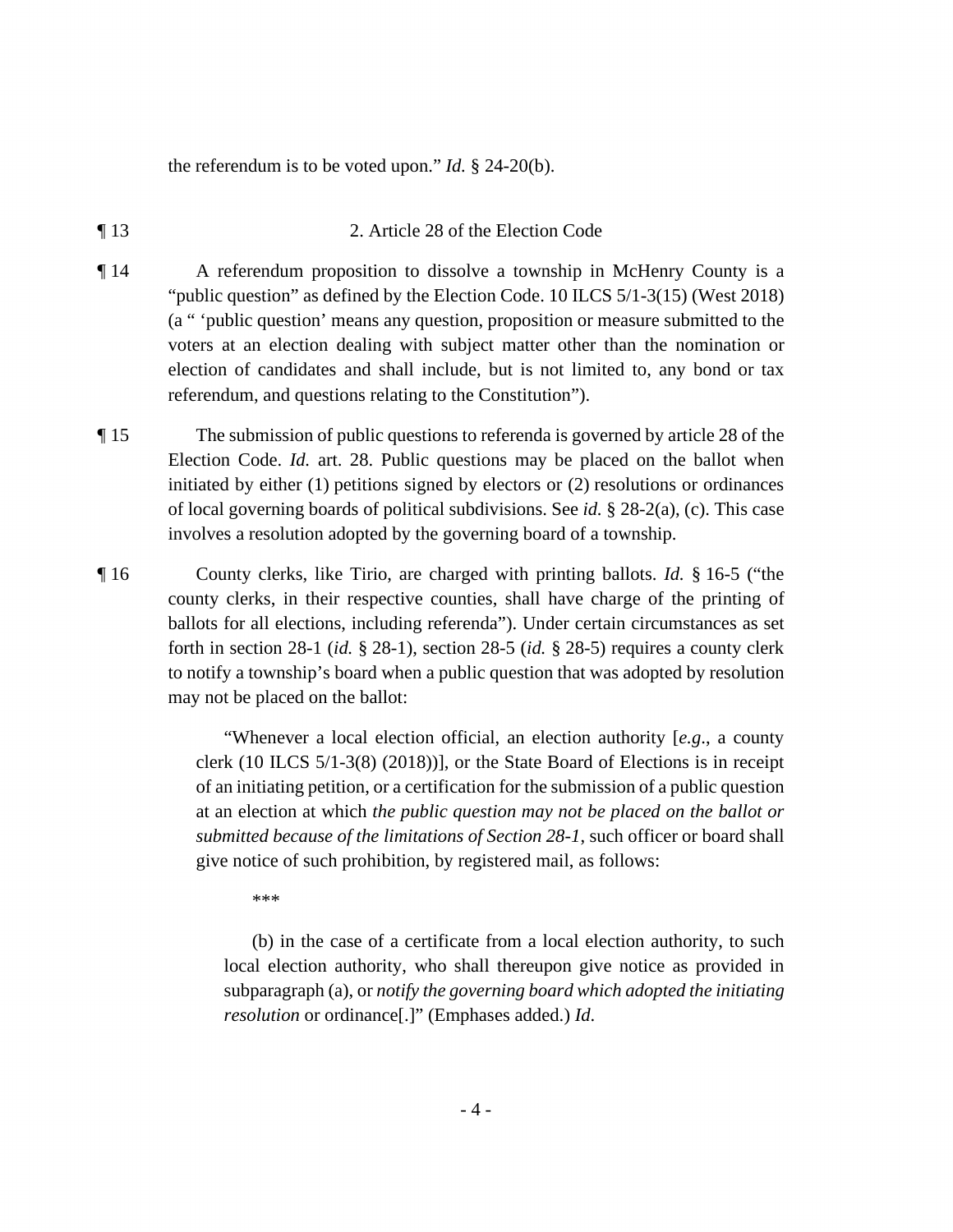- ¶ 17 The notification provision of section 28-5 is triggered when the public question may not be placed on the ballot or submitted because of "the limitations of Section 28-1." *Id.* Section 28-1 prescribes procedures for initiating, submitting, and printing public questions to referendum. *Id.* § 28-1. The section also limits the number of public questions that may be submitted to referendum and at which elections they may appear on the ballot. *Id.*
- ¶ 18 In addition to prescribing technical procedural limitations, section 28-1 broadly states "[t]he initiation and submission of all public questions to be voted upon by the electors of the State or of any political subdivision or district or precinct or combination of precincts shall be subject to the provisions of *this Article*." (Emphasis added.) *Id.*
- ¶ 19 Section 28-7, which is within article 28 but separate from section 28-1, contains the limitation at issue in this case: "[r]eferenda provided for in this Section may not be held more than once in any 23-month period on the same proposition." *Id.* § 28- 7.
- ¶ 20 B. The Township Adopts Resolutions and Submits Propositions
- ¶ 21 As this appeal is from the involuntary dismissal of the complaint under section 2-619(a)(9) of the Code of Civil Procedure (735 ILCS 5/2-619(a)(9) (West 2018)), we set forth and accept as true the well-pleaded facts alleged in the complaint as well as all reasonable inferences that arise from them. *Patrick Engineering, Inc. v. City of Naperville*, 2012 IL 113148, ¶ 31.
- ¶ 22 The parties do not dispute that the referendum appearing on the March 2020 primary ballot complied with the Township Code and the Election Code. The proposition to dissolve the township asked

"Shall the McHenry Township together with any road districts wholly within the boundaries of McHenry Township, be dissolved on June 21, 2020[,] with all of the township and road district property, assets, personnel, obligations, and liabilities being transferred to McHenry County?

Yes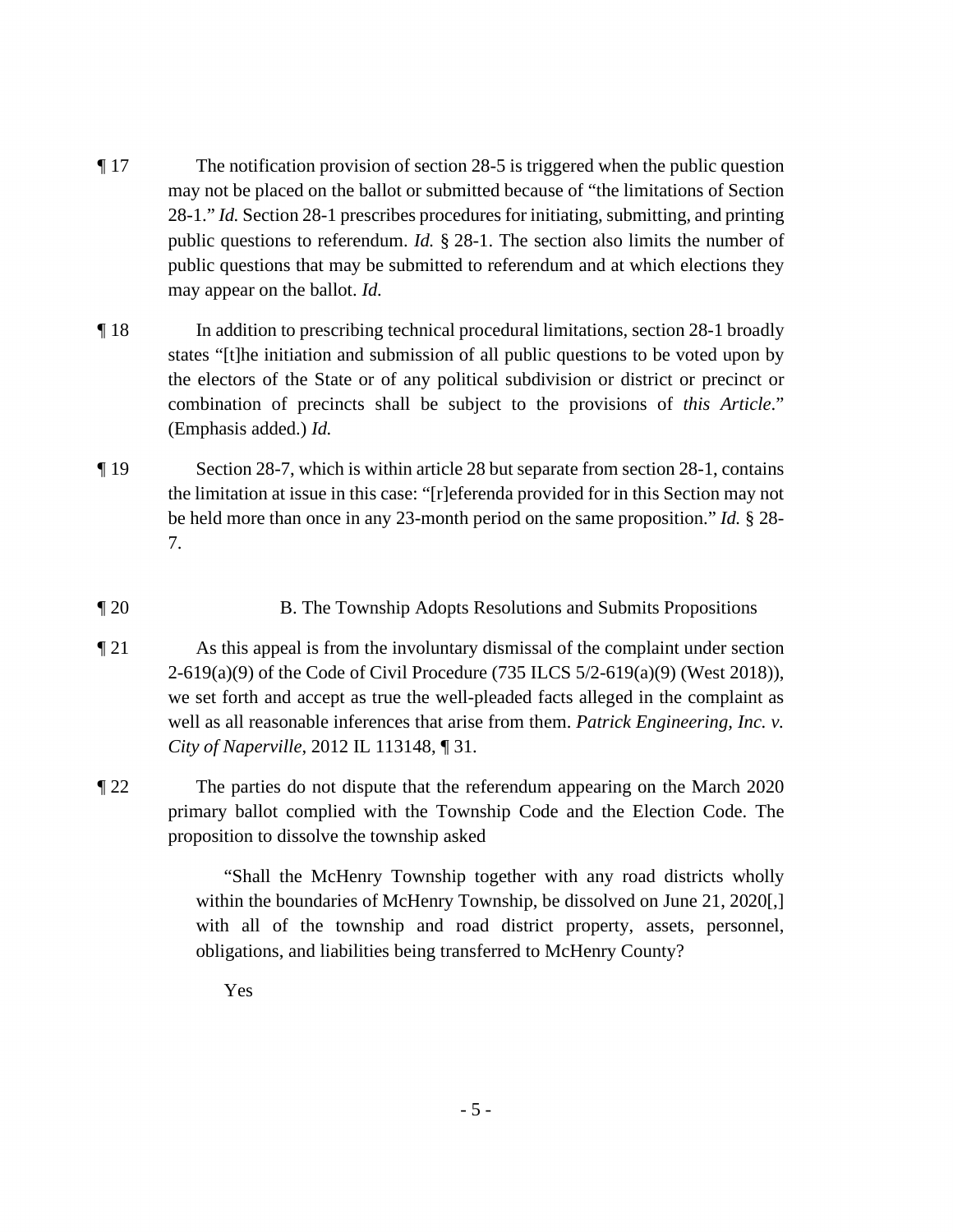No"

- ¶ 23 The voters rejected the proposition.
- ¶ 24 On June 12, 2020, the township's board adopted a resolution to place another dissolution proposition on the November 2020 general election ballot. The proposition carried over the language from the March 2020 proposition but added conditions affecting the township's finances following dissolution. The limitations concerned the use of the township's funds, the use of proceeds from the sale of the township's property, and property tax levies. The proposed effective date of dissolution was February 8, 2021.
- ¶ 25 On June 29, 2020, the township submitted to Tirio's office the documents necessary for placing the proposition on the ballot, including (1) proof of filing a certification of the proposition to dissolve the township, (2) a certification of the board's resolution concerning the proposition, and (3) a certification of ballot. The next day, Tirio notified the township's board that the public question as submitted could not appear on the ballot. Tirio asserted that (1) the referendum was not in the proper form to appear on the ballot, as set forth in section 24-30 of the Township Code (60 ILCS 1/24-30 (West 2020)) and (2) the referendum was based on the same proposition as one that appeared on the March 2020 ballot, which violated the prohibition against more than one referendum on "the same proposition" in any 23 month period (10 ILCS 5/28-7 (West 2020)).
- ¶ 26 On July 6, 2020, the township's board adopted a revised resolution to bring the proposition into compliance with the form requirements of section 24-30(a) of the Township Code. The effective date of the proposition remained February 8, 2021. The township again certified the proposition by submitting to Tirio's office the documents needed to place the proposition on the ballot.
- ¶ 27 Except for the effective dates of dissolution, the March 2020 referendum and the proposition to be placed on the November 2020 general election ballot were identical.
- ¶ 28 On July 7, 2020, Tirio notified the township's board that he would not place the revised referendum proposition on the November 2020 general election ballot. Tirio explained that, despite the deletion of the nonconforming language, the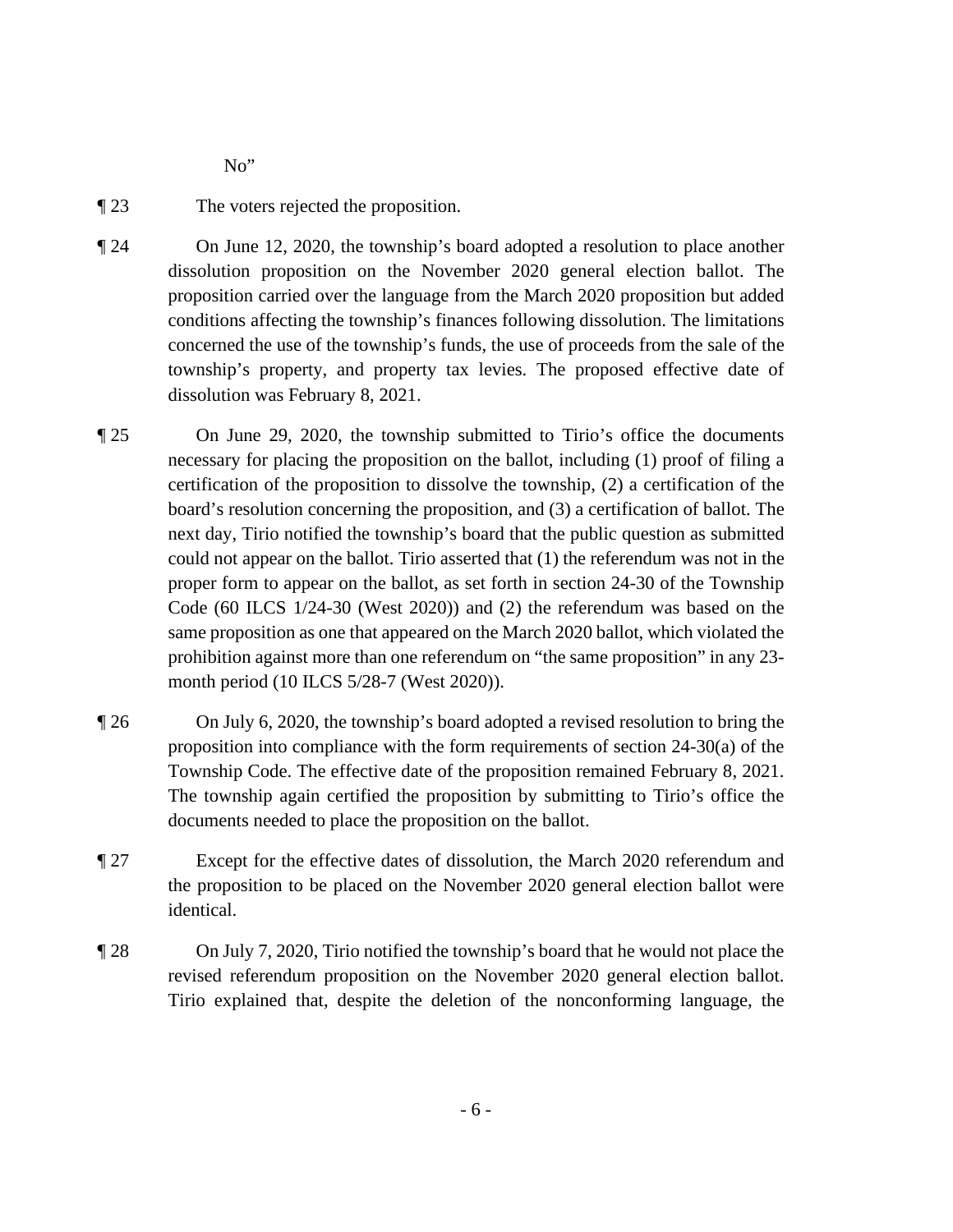proposition still violated the prohibition against placing the same proposition on the ballot more than once within 23 months. Tirio concluded that the 23-month limitation of section 28-7 would be rendered "completely ineffective" if two otherwise identical propositions were considered not "the same" simply because their effective dates were different.

## ¶ 29 C. Circuit Court Proceedings

- ¶ 30 On July 24, 2020, the township filed an action for a writ of *mandamus* or mandatory injunctive relief to compel defendants to place the referendum proposition on the November 2020 general election ballot.
- ¶ 31 The township argued (1) Tirio exceeded his authority as a ministerial officer by analyzing the content of the March 2020 and November 2020 propositions to determine their "sameness" and (2) even if Tirio was authorized to make the comparison, the two propositions were not "the same," because their effective dates were different. The township argued that Tirio lacked authority as county clerk to look beyond the face of the filings, effectively exercising judicial power to interpret a statute.
- ¶ 32 On August 5, 2020, defendants filed a combined motion to dismiss the complaint, arguing that the March 2020 dissolution proposition was affirmative matter defeating the *mandamus* claim because it showed the new proposition violated section 28-7. 735 ILCS 5/2-619(a)(9), 2-619.1 (West 2018). Defendants asserted the two propositions were "the same" under section 28-7 because the only difference was the effective dates, which were dictated by section 24-20(b) of the Township Code.
- ¶ 33 Defendants concluded that, because referendum propositions to restructure government entities are limited to ballot placement only once in a 23-month period, section 28-7 of the Election Code required Tirio to prohibit the proposition from being printed on the November 2020 general election ballot. Defendants argued that Tirio complied with section 28-5 of the Election Code by notifying the township clerk of the prohibition.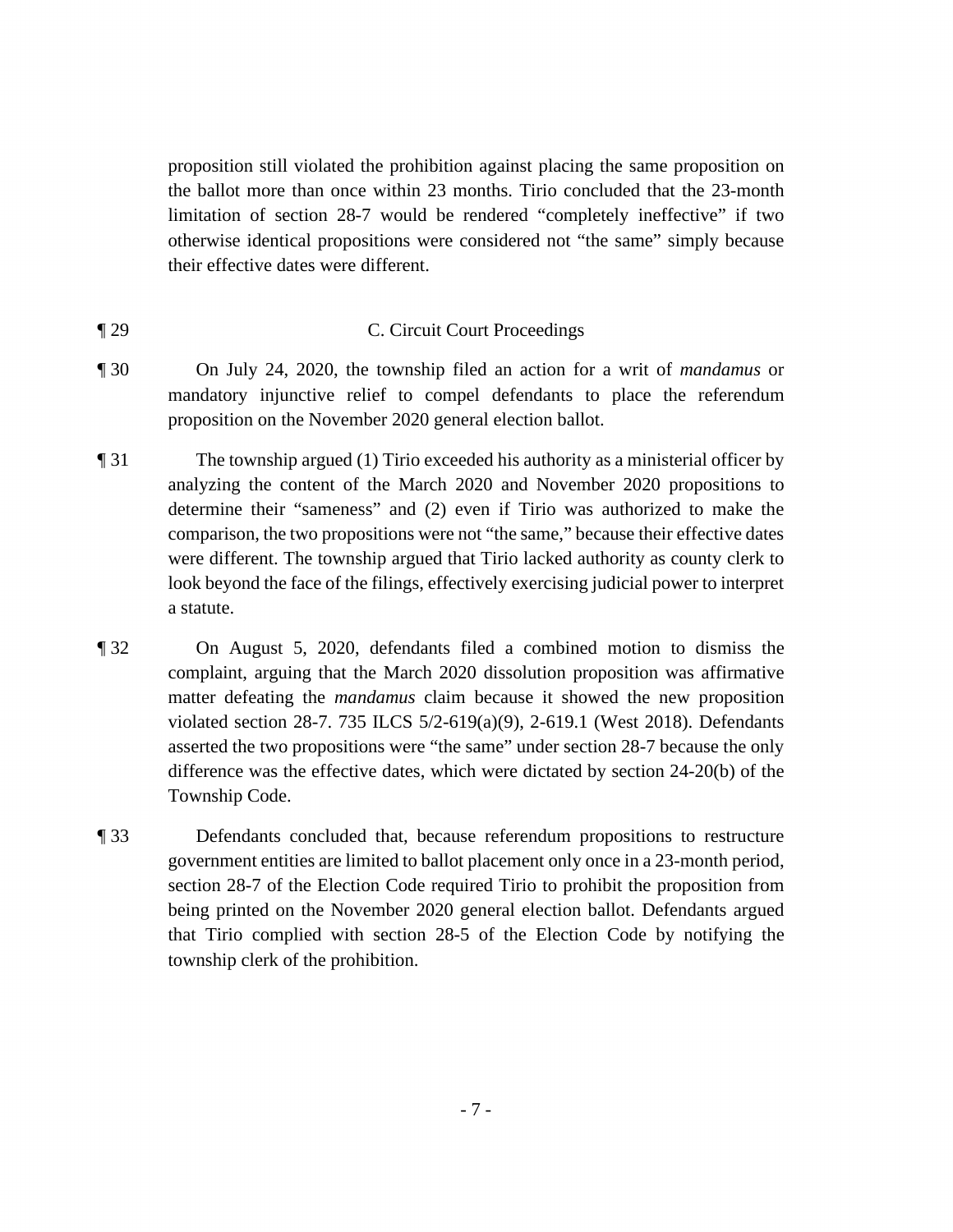- ¶ 34 Defendants maintained that Tirio did not look beyond the face of the township's submission, because he is charged with knowledge of past ballot content. See 10 ILCS 5/16-5 (West 2018). Tirio had personal knowledge of the March 2020 ballot and knew the proposed November 2020 referendum had appeared a few months earlier.
- ¶ 35 Defendants asserted that Tirio, as the county clerk, must ensure that a proposition submitted through resolution is in the proper form because there is no statutory provision for voters to object to a proposition based on a resolution adopted by the township.
- ¶ 36 The township responded that Tirio lacked the authority to review the content of the proposition by looking beyond its four corners and comparing it to the March 2020 proposition. And even if Tirio had such power, the township asserted, the 23 month prohibition did not apply because the two propositions were not the same.
- ¶ 37 On August 24, 2020, the circuit court granted defendants' motion and dismissed the township's complaint, with prejudice, under section  $2-619(a)(9)$  of the Code of Civil Procedure.
- ¶ 38 The court agreed with the township that the referendum proposition, on its face, met the statutory requirements and that Tirio needed to look outside the four corners of the filings to determine any infirmities. However, the court adopted defendants' remaining arguments, holding that the Election Code authorized Tirio to interpret section 28-7 and enforce it against the proposition. The court also concluded that the proposition was "the same" question that appeared on the March 2020 ballot, because their different effective dates were set by statute and could not be voted on by the public. The township appealed.
- ¶ 39 D. Appellate Court Proceedings
- ¶ 40 The appellate court reversed the dismissal of the township's complaint. First, the appellate court held that the public interest exception to the mootness doctrine permitted review of the otherwise moot issue of placement of the proposition on the November 2020 ballot. 2021 IL App (2d) 200478, ¶ 27.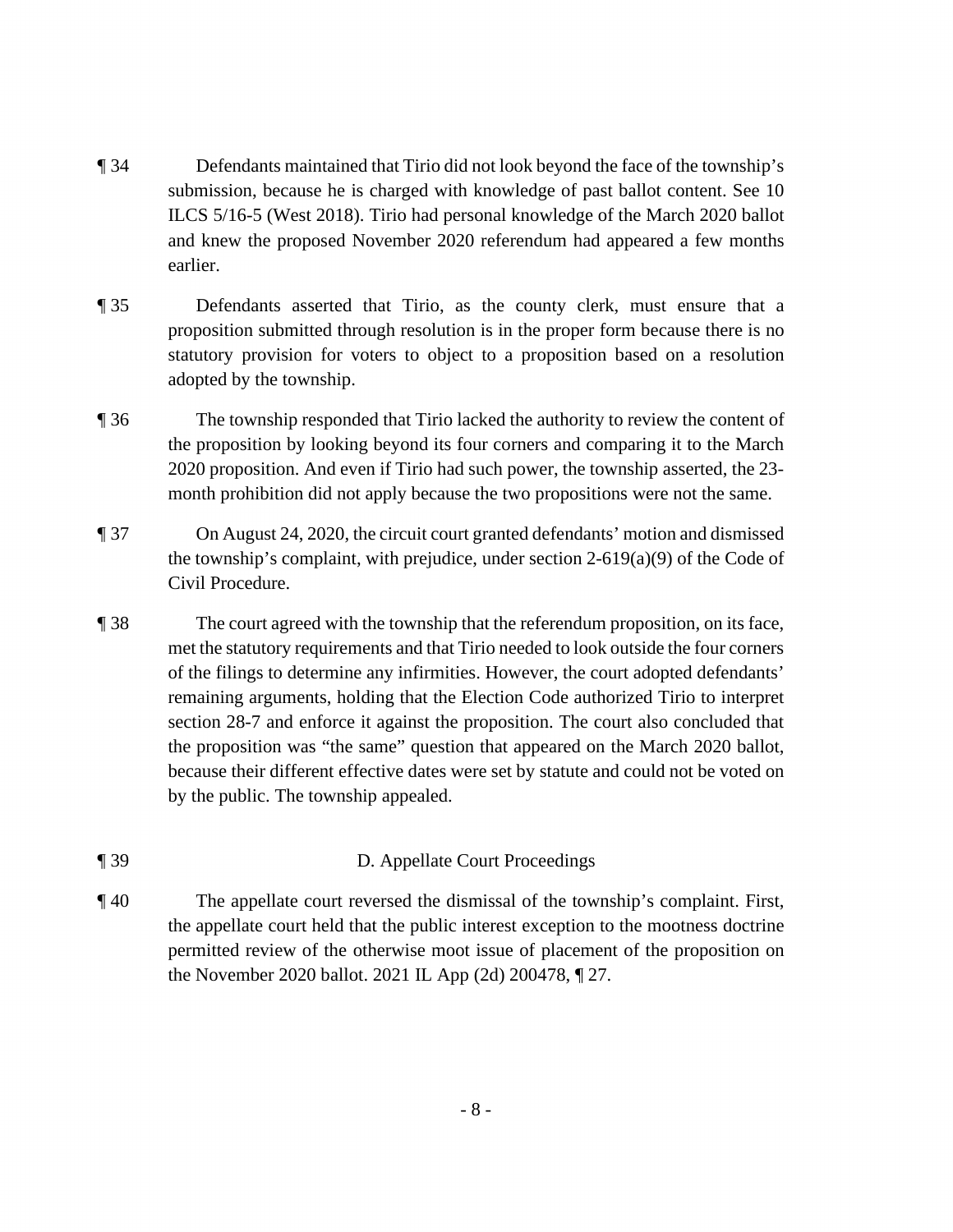¶ 41 Second, the court held that the township demonstrated the elements of a *mandamus* action. Tirio's determination that the proposition was prohibited "necessarily required him to look beyond the face of the township's July 2020 filings." *Id.* ¶ 46. The court held that *People ex rel. Giese v. Dillon*, 266 Ill. 272, 275-76 (1914), makes clear that a ministerial officer such as Tirio may not look beyond the face of the filings to determine whether the proposition complies with the law. 2021 IL App (2d) 200478, ¶ 46. Tirio could not have known from the face of the township's submission that a proposition with identical language—except for the dissolution date—had been presented to the voters in March 2020. *Id.* The court also rejected defendants' argument that a clerk's notification of prohibition under section 28-5 was the only means of enforcing section 28-7, noting that a private citizen or Tirio, himself, could have pursued a judicial determination of the proposition's validity. *Id.* ¶ 49. The court did not reach the issue of whether the two propositions were "the same" under section 28-7 of the Election Code. *Id.* ¶ 50. The appellate court also did not order the proposition placed on the ballot for the next election but simply remanded the cause for "further proceedings" on the complaint. *Id.* ¶ 52.

#### ¶ 42 E. Supreme Court Proceedings

- ¶ 43 Defendants filed a petition for leave to appeal, which we allowed pursuant to Illinois Supreme Court Rule 315 (eff. Oct. 1, 2020). The parties timely filed their briefs. But on December 21, 2021, the township filed an unopposed motion to withdraw its appellee's brief. The motion stated that the brief was not authorized by the township and that the township wishes to "dismiss [its] claims." This court allowed the township to withdraw its brief and heard one-sided oral argument by defendants.
- ¶ 44 At this point, the parties do not dispute whether Tirio was statutorily authorized to reject the proposition for violating section 28-7. The parties are aligned against the appellate court decision, but they have not taken any steps to resolve the litigation. Therefore, we address the arguments raised by defendants and decide the appeal.

#### ¶ 45 II. ANALYSIS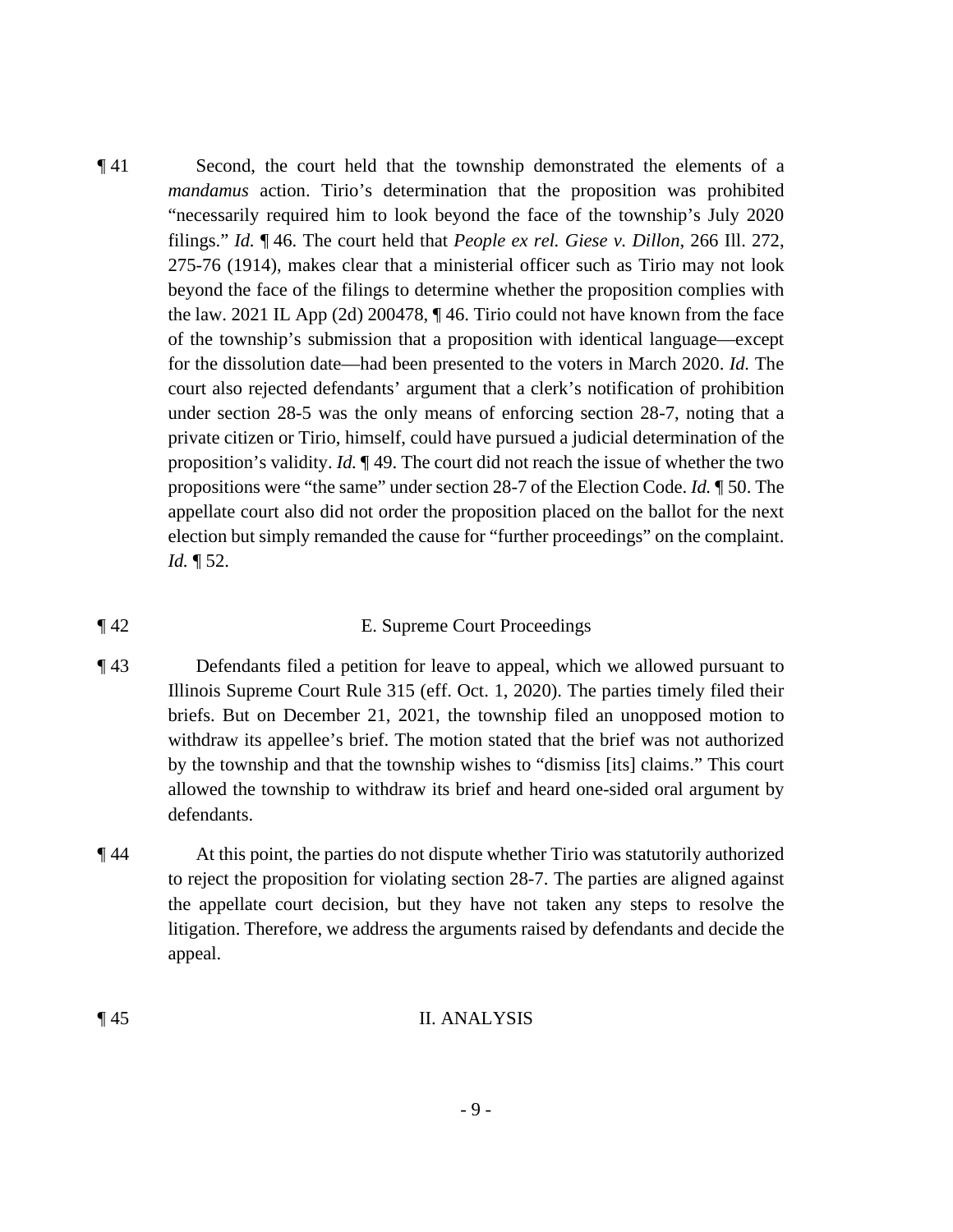¶ 46 The issues presented on appeal are (1) whether the Election Code and the Township Code authorized Tirio to refuse to place the township's proposition on the November 2020 general election ballot for the reason given and (2) whether the township's two referenda propositions are "the same" for purposes of the 23-month ballot limitation in section 28-7 of the Election Code.

#### ¶ 47 A. *Talandis*

¶ 48 The township withdrew its appellee's brief, but the lack of a brief does not hinder our review because the points made in opposition to defendants' position are stated in the appellate court opinion. In the absence of an appellee's brief, a reviewing court should address an appeal on the merits where the record is simple and the claimed errors are such that the court may easily decide the issues raised by the appellant. *First Capitol Mortgage Corp. v. Talandis Construction Corp*., 63 Ill. 2d 128, 133 (1976). We choose to address the merits of this appeal under *Talandis*. See *In re Marriage of Earlywine*, 2013 IL 114779, ¶ 13.

#### ¶ 49 B. Mootness

¶ 50 The issues raised by defendants are moot, given that the November 2020 election has passed. *In re Shelby R*., 2013 IL 114994, ¶ 15 ("An appeal is moot if no controversy exists or if events have occurred which foreclose the reviewing court from granting effectual relief to the complaining party."). Courts generally do not decide moot questions (*id*.), but an exception to the mootness doctrine allows a court to resolve an otherwise moot issue if it involves a substantial public interest. The criteria for the public interest exception are: (1) the public nature of the question, (2) the desirability of an authoritative determination for the purpose of guiding public officers, and (3) the likelihood that the question will recur. *In re A Minor*, 127 Ill. 2d 247, 257 (1989). A clear showing of each criterion is required to bring a case within the public interest exception. *Wisnasky-Bettorf v. Pierce*, 2012 IL 111253, ¶ 12. The public interest exception is narrowly construed, but it applies where the court's action is warranted due to the magnitude or immediacy of the interests at issue. *Shelby R*., 2013 IL 114994, ¶ 16. Application of the exception is warranted here.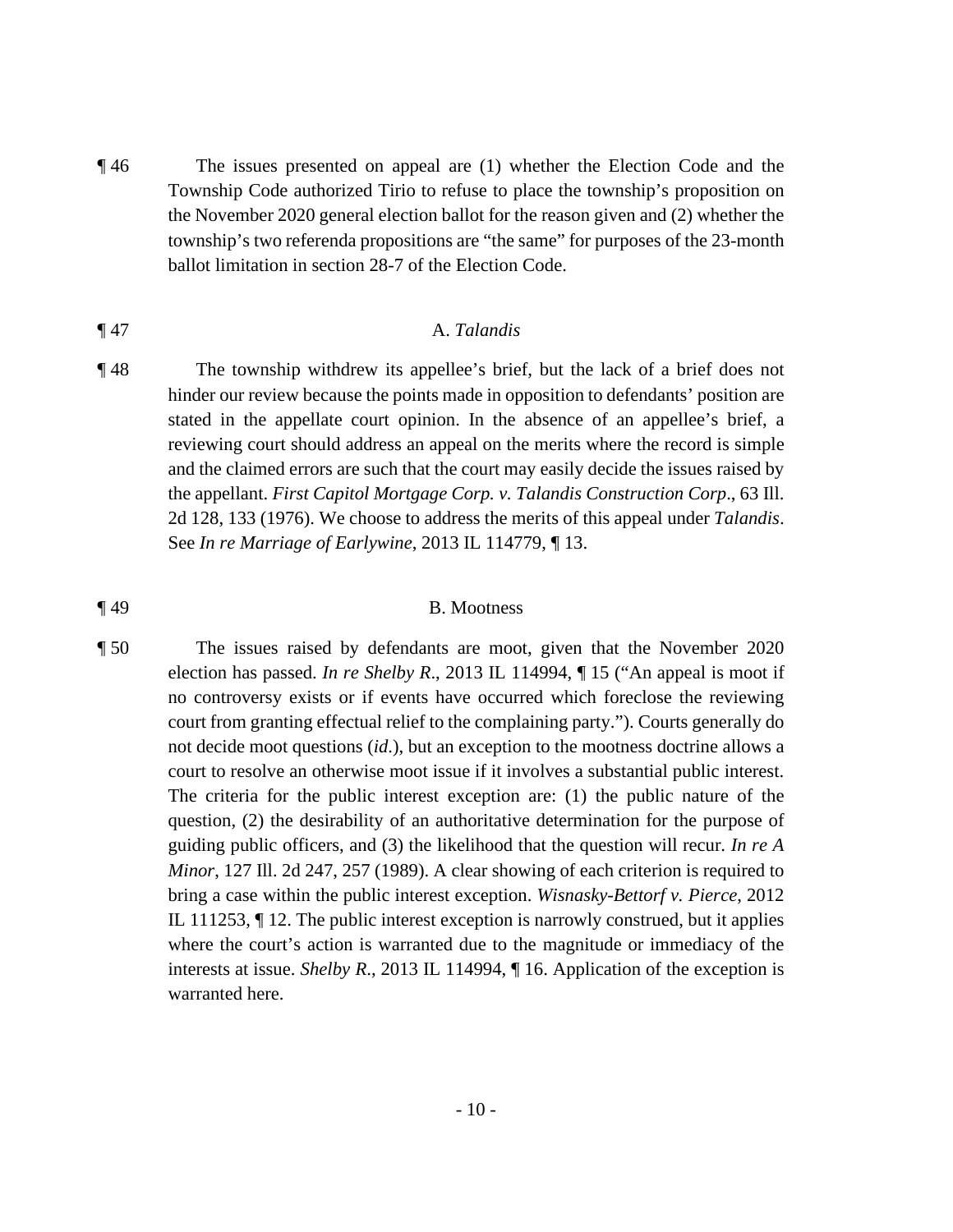- ¶ 51 First, a question of election law is inherently a matter of public concern. *Goodman v. Ward*, 241 Ill. 2d 398, 404 (2011). This appeal turns on whether section 28-5 authorizes a county clerk to reject a public question based on a violation of section 28-7 of the Election Code, when the violation is only apparent from a comparison to an earlier ballot and the only difference between the two public questions is the dissolution date prescribed by statute. A county clerk's discretion to look outside the four corners of a proposition to make this determination is a matter of public concern.
- ¶ 52 Second, the appeal involves interpreting article 28 of the Election Code, which governs the submission of public questions to voters, and article 24 of the Township Code, which allows for the dissolution of townships in McHenry County. As the appellate court observed, ruling on these issues "will aid local election officials and lower courts in deciding the nature of a county clerk's duties under section 28-5 of the Election Code and township dissolution issues in McHenry County, thereby, 'avoiding \*\*\* uncertainty in the electoral process.' " 2021 IL App (2d) 200478, ¶ 27 (quoting *Goodman*, 241 Ill. 2d at 405).
- ¶ 53 Third, the question might recur, despite the township's recent decision to abandon its action for *mandamus* relief in this case. Perhaps a future election will alter the board's membership, prompting a renewed attempt for dissolution. The two attempts to dissolve the township within one year of the enactment of article 24 of the Township Code indicate the likelihood this issue will recur.

## ¶ 54 C. Statutory Interpretation

¶ 55 This appeal is a matter of statutory interpretation, which is guided by familiar, well-established principles. Our primary goal is to ascertain the legislature's intent. *Tillman v. Pritzker*, 2021 IL 126387, ¶ 17. The best indicator of legislative intent is the language of the statute, given its plain, ordinary meaning. *Id.* If the language is clear and unambiguous, it should be given effect as written without resort to other aids of statutory interpretation. *Id.* Issues of statutory interpretation are questions of law, subject to *de novo* review. *Id*.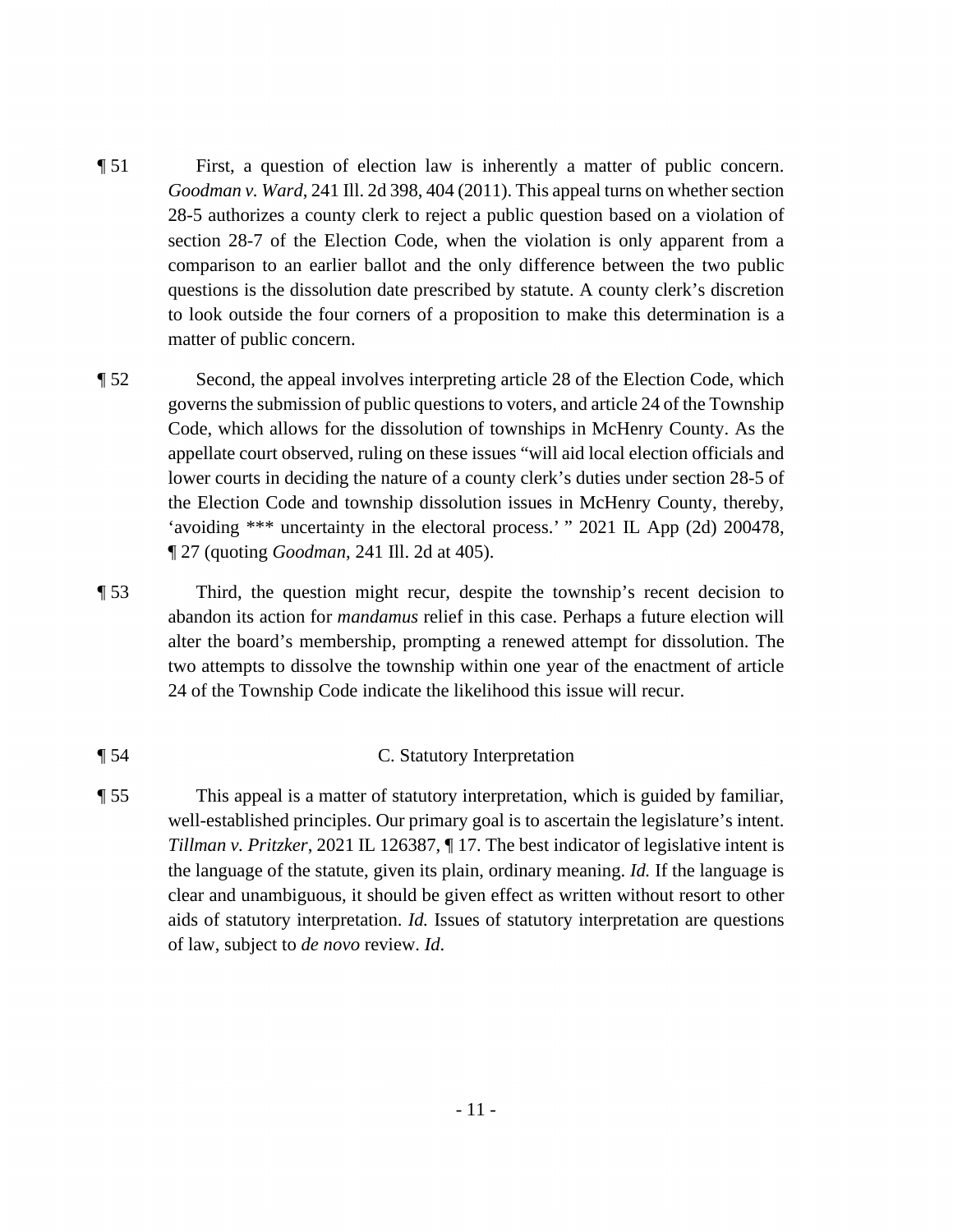#### ¶ 56 D. Motion to Dismiss

¶ 57 Defendants seek dismissal of the complaint under section 2-619(a)(9) of the Code of Civil Procedure, which permits dismissal where "the claim asserted \*\*\* is barred by other affirmative matter avoiding the legal effect of or defeating the claim." 735 ILCS  $5/2-619(a)(9)$  (West 2018). When we review a dismissal under section 2-619, we accept as true all well-pleaded facts as well as all reasonable inferences that arise from them. *Patrick Engineering*, 2012 IL 113148, ¶ 31. However, we will disregard all legal and factual conclusions in the complaint that are not supported by specific factual allegations. *Id.* We review *de novo* the circuit court's dismissal of the township's complaint and consider whether dismissal was proper as a matter of law. *Kedzie & 103rd Currency Exchange, Inc. v. Hodge*, 156 Ill. 2d 112, 116-17 (1993).

#### ¶ 58 E. *Mandamus*

- ¶ 59 "*Mandamus* is an extraordinary remedy to enforce, as a matter of right, 'the performance of official duties by a public officer where no exercise of discretion on his part is involved.' [Citation.]" *Lewis E. v. Spagnolo*, 186 Ill. 2d 198, 229 (1999). "[A] writ of *mandamus* will be awarded only if a plaintiff establishes a clear right to relief, a clear duty of the public official to act, and a clear authority in the public official to comply with the writ." *People ex rel. Madigan v. Snyder*, 208 Ill. 2d 457, 465 (2004). There also must be no other adequate remedy. *Id. Mandamus* is improper if it substitutes the court's discretion or judgment for that of the official. *Cordrey v. Prisoner Review Board*, 2014 IL 117155, ¶ 18; *McFatridge v. Madigan*, 2013 IL 113676, ¶ 17 ("A writ of *mandamus* is appropriate when used to compel compliance with mandatory legal standards but not when the act in question involves the exercise of a public officer's discretion.").
- ¶ 60 F. Section 28-5
- ¶ 61 Defendants moved for dismissal under section 2-619.1 of the Code of Civil Procedure, which permits a combined motion on the pleadings under section 2-615 and a motion for involuntary dismissal under section 2-619. 735 ILCS 5/2-619.1 (West 2018). Defendants' argument for dismissal under section 2-615 was based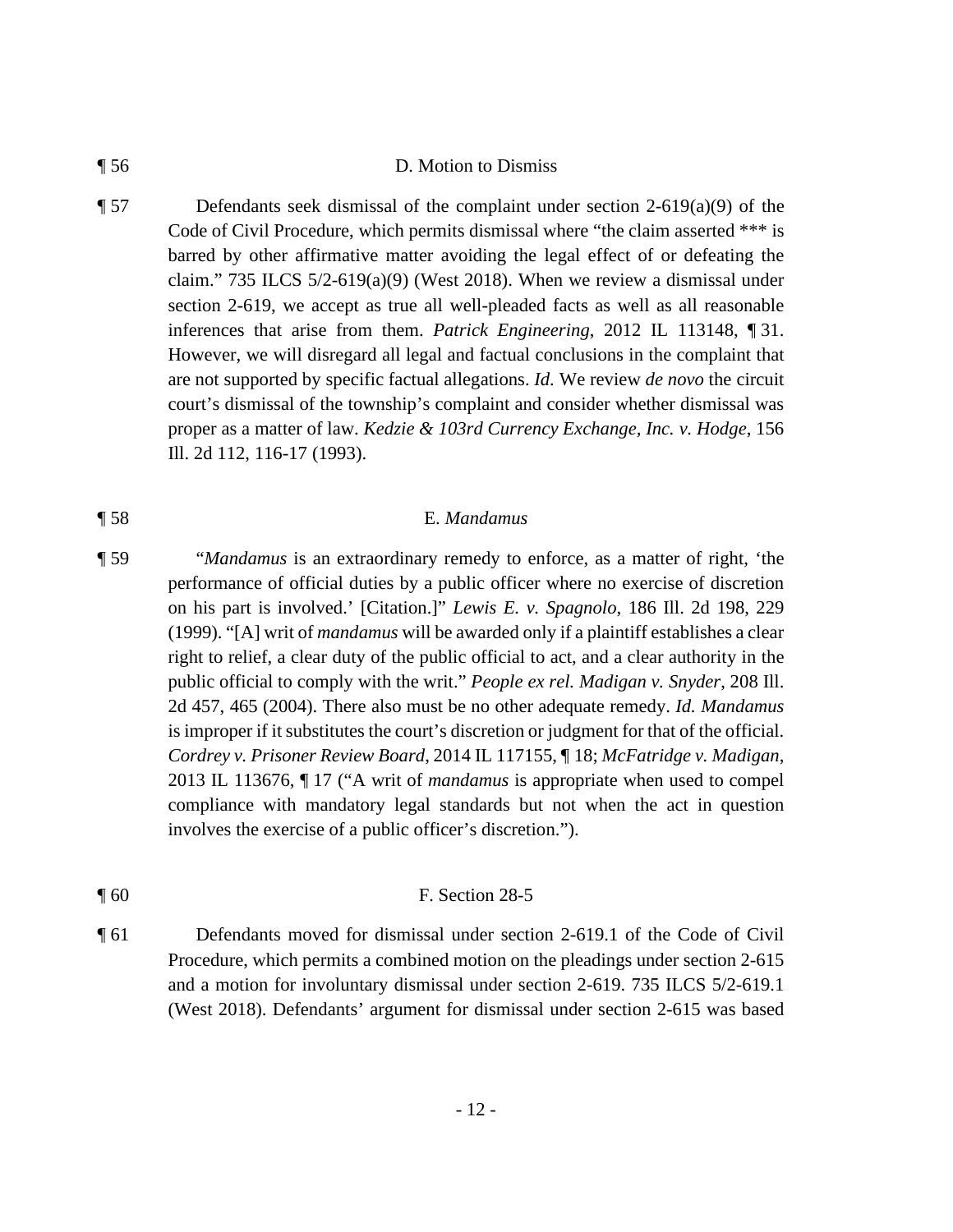on an undeveloped, conclusory statement that the complaint failed to state a claim. A court of review is entitled to have the issues clearly defined with relevant authority cited and cohesive arguments presented. *In re M.M.*, 2016 IL 119932, ¶ 30. Because this court will consider only issues that have been fully briefed and argued, we decline to consider whether section 2-615 is a valid basis for dismissal. See Ill. S. Ct. R. 341(h)(7), (i) (eff. May 25, 2018).

- ¶ 62 Defendants focus instead on the March 2020 ballot, asserting it was affirmative matter defeating the claim under section  $2-619(a)(9)$  because the ballot indicated the November 2020 proposition violated section 28-7 of the Election Code. Defendants renew their argument that section 28-5 authorized Tirio to refer to the March 2020 ballot to determine the viability of the challenged proposition and was required to advise the township that the proposition was prohibited. Defendants assert that, when Tirio rejected the November 2020 dissolution proposition, he was serving in the role of "gatekeeper" by simply enforcing section 28-7. Defendants' position has superficial appeal but lacks a statutory basis.
- ¶ 63 The threshold issue is not whether the dissolution proposition was made "in accordance with the general election law" (60 ILCS 1/24-15 (West 2020)) or prohibited by the 23-month limitation against the same proposition appearing more than once on the ballot (10 ILCS 5/28-7 (West 2020)) but whether section 28-5 authorized Tirio to make these legal determinations based on a comparison of the township's proposition to the referendum that appeared on the March 2020 ballot. Our interpretation of the plain and ordinary meaning of section 28-5 indicates that Tirio was not so authorized.
- ¶ 64 When a governing board adopts a resolution to initiate a public question but the question may not be placed on the ballot for certain enumerated reasons, section 28-5 of the Election Code requires a county clerk in receipt of the proposition to notify the board of the prohibition. *Id.* § 28-5. The clerk's authority to give the notification is triggered only when the public question is prohibited by "the limitations of Section 28-1." *Id*.
- ¶ 65 Section 28-1 is titled "Application of Article; procedure; number of propositions limited," and is set forth in three parts. See *id.* § 28-1. One part concerns the procedures for initiating, submitting, and printing public questions to referendum. For example, section 28-1 provides that a statute authorizing the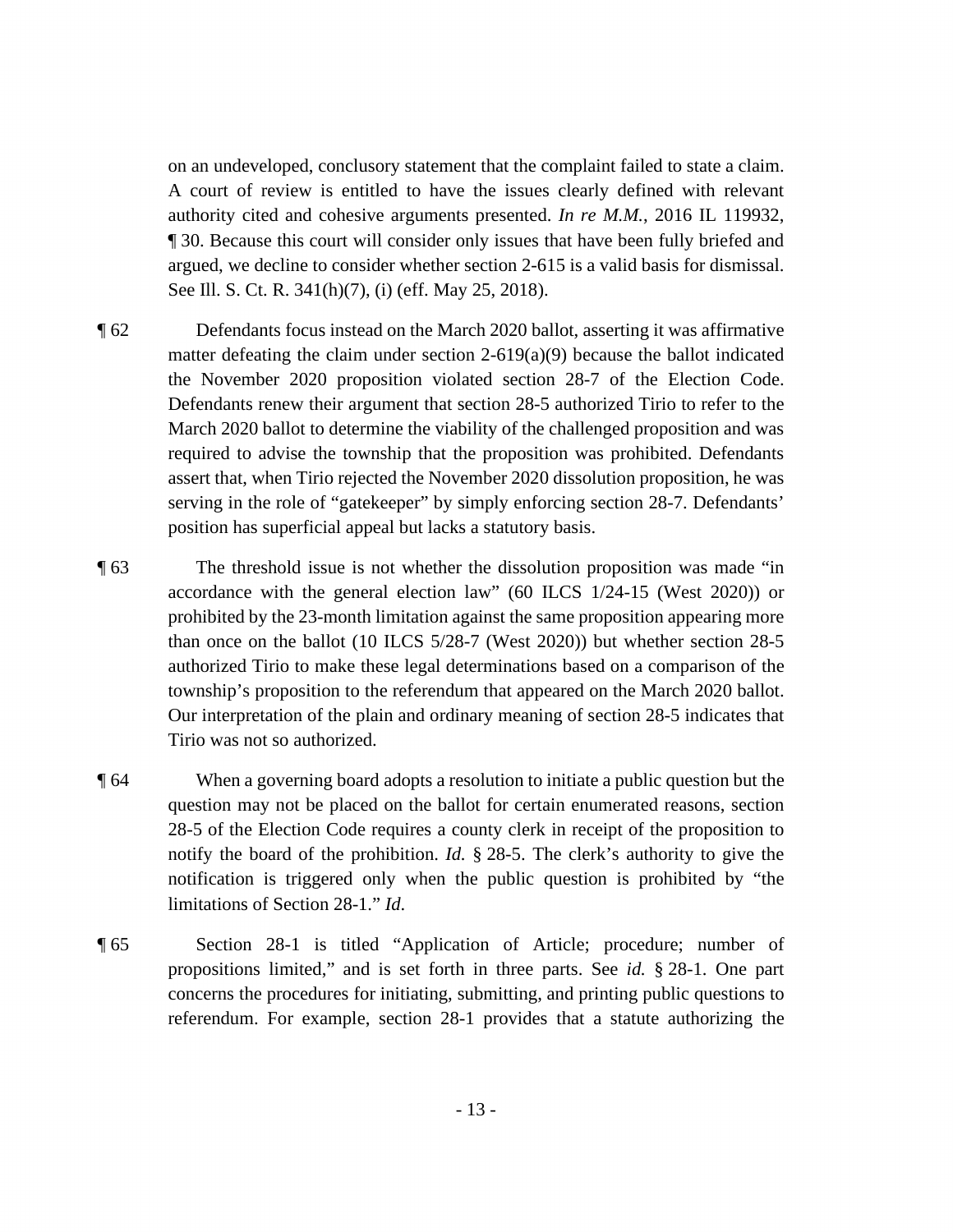initiation of a public question by a petition of voters governs "the number of signatures required, the qualifications of persons entitled to sign the petition, the contents of the petition, the officer with whom the petition must be filed, and the form of the question to be submitted."<sup>2</sup> *Id*.

- ¶ 66 Another part of section 28-1 limits the number of public questions that may be submitted to referendum at the same election. *Id.* Public questions are eligible to appear on the ballot only for certain elections, depending on whether the voters are scheduled to cast votes for candidates. *Id.*
- ¶ 67 Defendants do not contend that the aforementioned limitations in section 28-1 prohibited the placement of the dissolution proposition on the November 2020 ballot. Instead, they rely on the third, introductory part of the section, which provides generally that "[t]he initiation and submission of all public questions to be voted upon by the electors of the State or of any political subdivision or district or precinct or combination of precincts shall be subject to the provisions of *this Article*." (Emphasis added.) *Id*.
- ¶ 68 Defendants interpret section 28-5's reference to "the limitations in Section 28- 1" to mean the application of article 28 in its entirety, including section 28-7's prohibition against the same proposition appearing on the ballot more than once within 23 months.
- ¶ 69 Defendants' interpretation would grant a county clerk discretion to prohibit a public question from appearing on the ballot for noncompliance with *any* part of article 28, and not just the provisions governing public questions initiated by resolution or ordinance. Article 28 also applies to public questions initiated by petitions and "backdoor referenda."

<sup>&</sup>lt;sup>2</sup>We note that "the limitations of Section 28-1" incorporate the form requirements of section 24-30 of the Township Code (60 ILCS 1/24-30 (West 2020)). Before the township submitted the proposition at issue in this appeal, it submitted a proposition that was not in the proper form to appear on the ballot because it contained provisions affecting the township's finances following dissolution. *Id.* Section 28-5 authorized Tirio to reject the proposition based on its noncompliance with section 24-30, because section 28-1 provides "[t]he method of initiating the submission of a public question shall be as provided by the statute authorizing such public question, or as provided by the Constitution." 10 ILCS 5/28-1 (West 2018).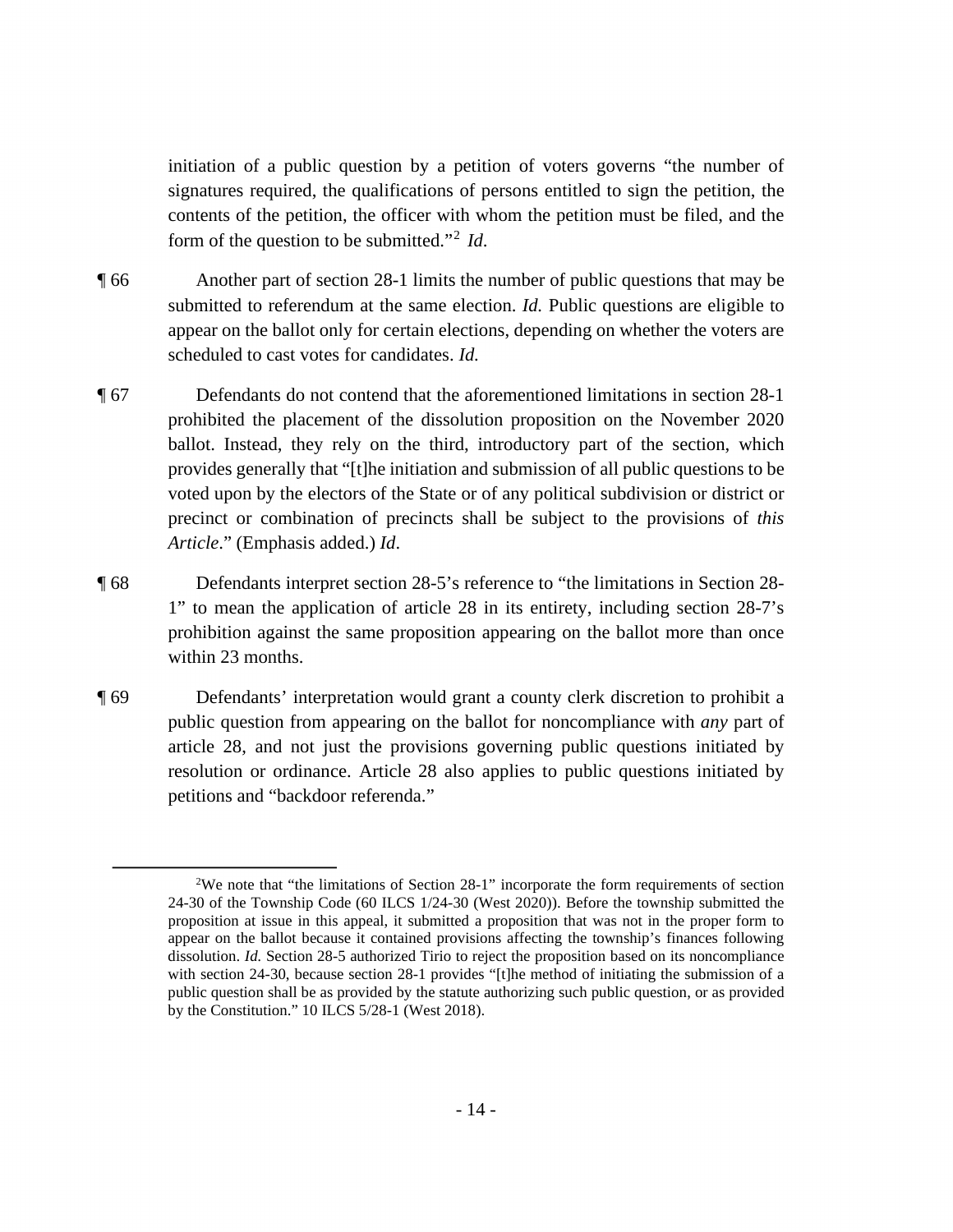¶ 70 Enforcing the myriad rules set forth in article 28 potentially requires investigation of underlying facts, interpretation of the language contained in the various sections, and making legal determinations based on those interpretations. For example, section 28-8.1 requires the Secretary of State

> "to prepare a statement setting forth in detail the section or sections of the law sought to be amended by the vote, together with statements and suggestions as may be necessary for a proper understanding of the proposition. The statements and suggestions shall be submitted to the Attorney General for his approval." *Id.* § 28-8.1.

Moreover, section 28-11 governs the design of a standard and scientific random sampling method for the verification of petition signatures. *Id* § 28-11. Reviewing the Secretary of State's statement for compliance with section 28-8.1 and analyzing the methodology for petition signature verification under section 28-11 are nuanced legal and factual issues that arise outside the limitations of section 28-1. Such decisions are not ministerial acts. They are better suited to a judicial determination.

- ¶ 71 The best indicator of legislative intent is the language of the statute, given its plain, ordinary meaning. If the General Assembly had intended to authorize a county clerk to reject a dissolution proposition for any violation of article 28, section 28-5 would refer to "the application of this Article," not to "the limitations of Section 28-1."
- ¶ 72 Our interpretation of section 28-5 and its reference to 28-1 is dispositive of the appeal. However, we take this opportunity to reconcile our holding with *Dillon* and *North v. Hinkle*, 295 Ill. App. 3d 84 (1998), as the decisions were the focus of the parties and the courts below. The appellate court relied on *Dillon* and *North* to conclude that Tirio exceeded his authority by comparing the township's proposition to the March 2020 ballot. But the decisions do not dictate the outcome of this appeal because they involved a clerk's authority to reject nomination papers and petitions, not resolutions, under a different section of the Election Code.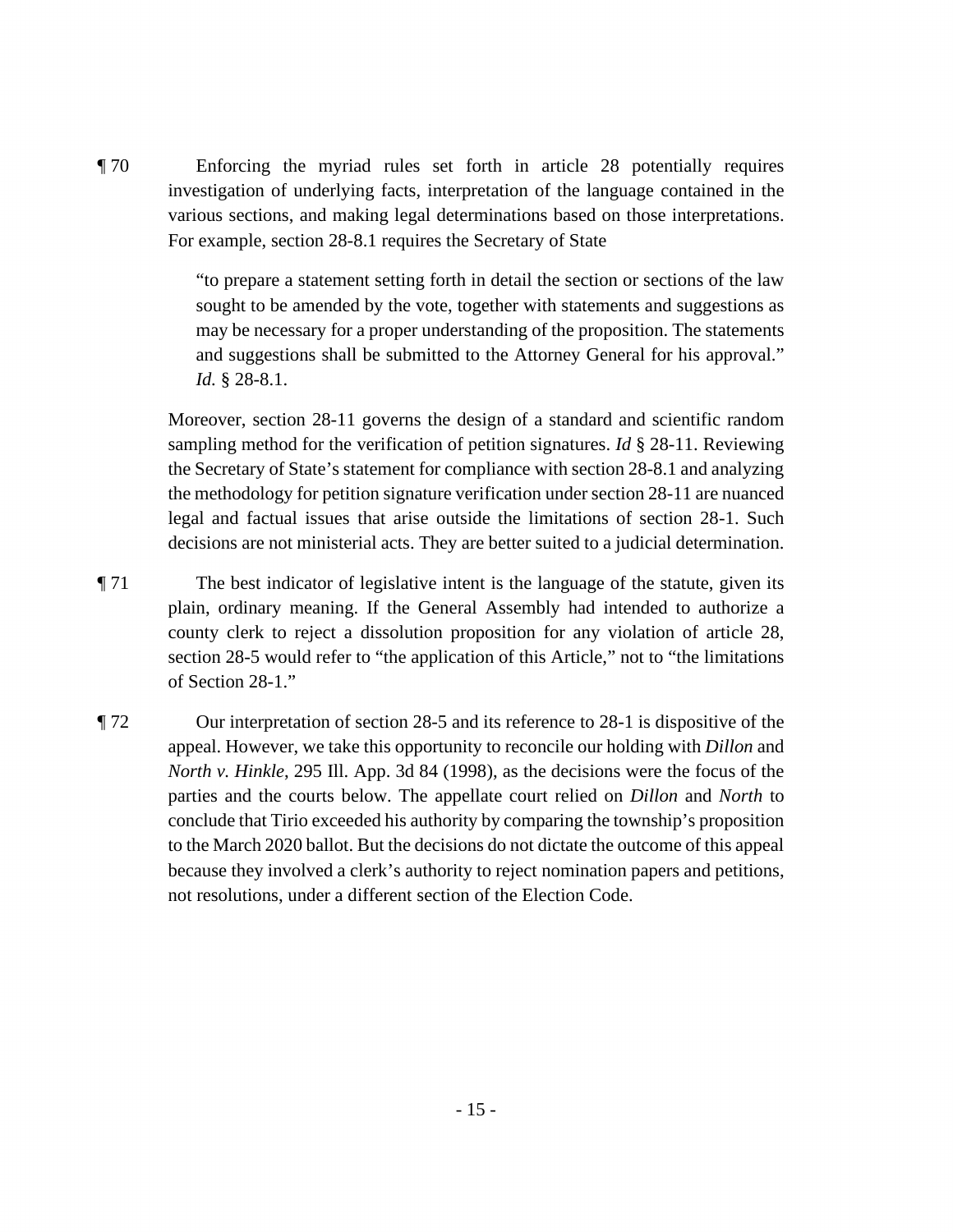#### ¶ 73 1. *Dillon*

- ¶ 74 In *Dillon*, residents submitted a petition to have the town clerk place an "antisaloon" question on the ballot. *Dillon*, 266 Ill. at 273. The clerk rejected the question on the ground that the signatures on the petition were not given by legal voters or in person and because the sworn statements were neither signed nor sworn to by town residents. *Id.* at 274. The residents obtained a writ of *mandamus* to compel the clerk to place the question on the ballot, and this court affirmed the judgment. *Id.*
- ¶ 75 The *Dillon* court held that, where a petition appears on its face to comply with statutory requirements, the clerk may not look beyond the face of the petition to determine whether it complies; he or she must submit the question to the voters. *Id.* at 275-76. The clerk's consideration of anything beyond the four corners of the petition amounted to an improper investigation:

"The petition, on its face, appeared to be in compliance with the law and *prima facie* sufficient to authorize and require the submission of the question to a vote in the political subdivision. [Citation.] If it was illegal in the respects claimed, that could not be determined from an examination of the petition itself but required an investigation outside of the petition." *Id.* at 275.

¶ 76 The court held that the petition was in "apparent conformity" with the law because the alleged defects could not be examined from the face of the petition and the clerk was obligated to submit the question to the voters. *Id.* at 277. The court described the town clerk as a ministerial officer with no discretionary power except to examine the face of the petition to determine if it complied with statutory requirements. *Id.* However, the court emphasized that facial defects in a petition are grounds for rejection:

> "If [the petition] does not purport to be signed by the requisite number of voters of the town, if it does not purport to be signed by the voters in their own proper persons, and in other respects does not purport to conform to the requirements of the law, it would impose no duty upon the clerk to cause the question to be submitted at the election; but in determining these things the clerk acts as a ministerial and not as a judicial officer." *Id.* at 276.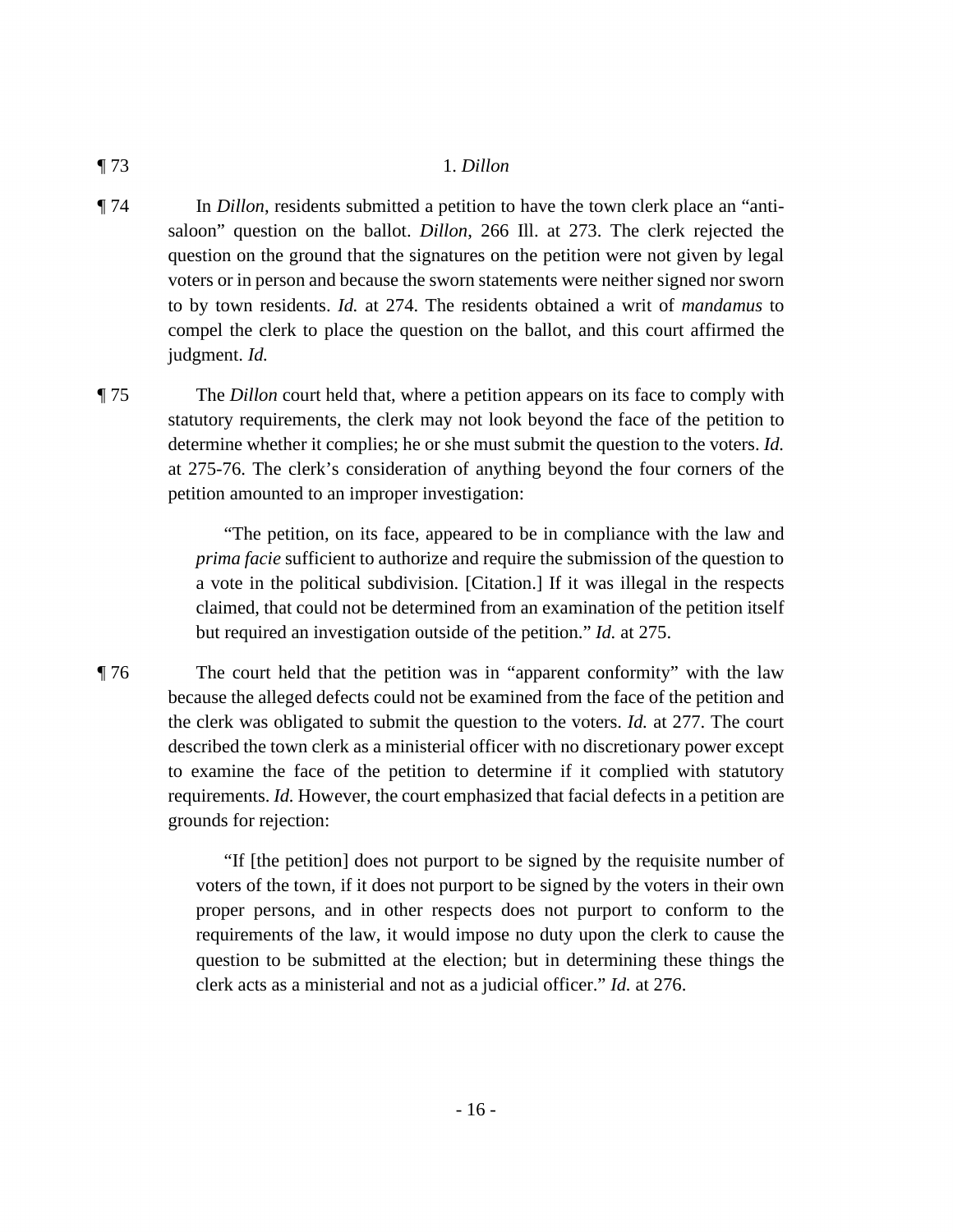¶ 77 The ministerial officer's "only function is to determine whether, upon the face of the petition, it is in compliance with the law." *Id*.

# ¶ 78 2. *North*

- ¶ 79 In contrast to *Dillon*, the clerk in *North* was authorized to reject the submission at issue because it was deficient on its face. *North*, 295 Ill. App. 3d at 88-89. The plaintiffs in *North* filed nominating papers to place their names on the ballot in a municipal election, but the city clerk refused to certify their names for the ballot because they failed to include a statement of candidacy, as required by section 10- 5 of the Election Code (10 ILCS 5/10-5 (West 1996)). *North*, 295 Ill. App. 3d at 85. The appellate court affirmed the denial of *mandamus* relief because the plaintiffs had conceded that their nominating papers were not in "apparent conformity" with the election law, as required by section 10-8. *Id.* at 88. The court noted that the omission of the statements of candidacy from the nominating papers could be determined from the face of the papers themselves and that the clerk was "empowered to make that ministerial determination." *Id.* at 88-89.
- ¶ 80 3. Section 10-8: "Apparent Conformity"
- ¶ 81 *Dillon* and *North* stand for the proposition that, when a candidate's nominating papers or a petition for a public question appear on their face to comply with the statutory requirements of the Election Code, a clerk may not invoke section 10-8 and look beyond the face of the submission for a basis to reject it; he or she must certify the candidate's name or submit the question to the voters. *Dillon*, 266 Ill. at 275-76; *North*, 295 Ill. App. 3d at 88-89.
- ¶ 82 Both *Dillon* and *North* turned on whether the submissions at issue were in "apparent conformity" with the election law, as required by section 10-8. With two exceptions not relevant here, section 10-8 addresses candidates' nominating papers and petitions for public questions:

"*Certificates of nomination and nomination papers, and petitions to submit public questions to a referendum*, being filed as required by this Code, and being in *apparent conformity with the provisions of this Act*, shall be deemed to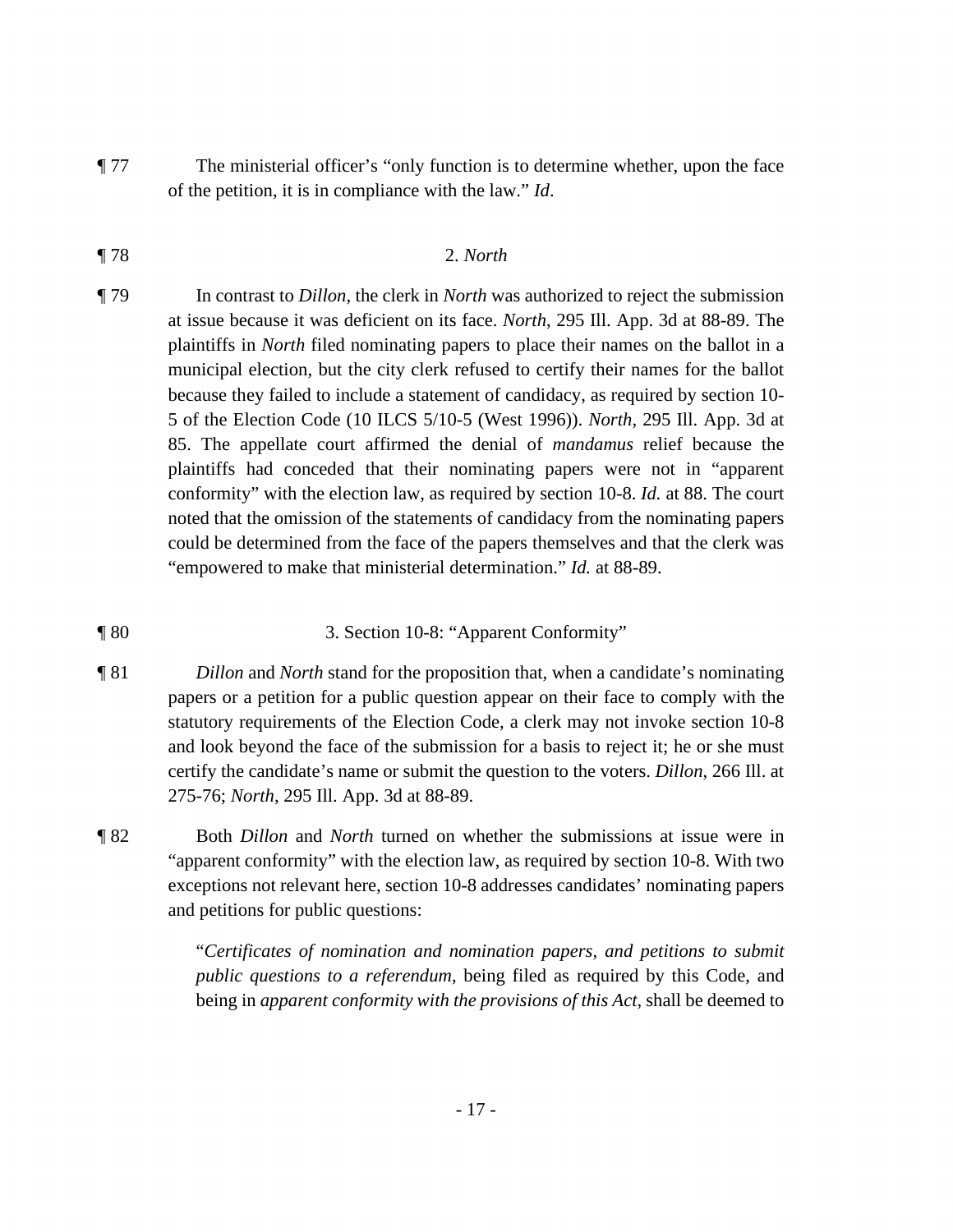be valid unless objection thereto is duly made in writing within 5 business days after the last day for filing the certificate of nomination or nomination papers or petition for a public question \*\*\*." (Emphases added.) 10 ILCS 5/10-8 (West 2018).

¶ 83 Section 10-8 authorizes a clerk to reject nomination papers and petitions to submit public questions if they are not in "apparent conformity" with the Election Code, but the section makes no reference to public question resolutions. Thus, section 10-8 does not apply to public questions initiated by resolutions adopted by a governing body, like the township. *Dillon* and *North* do not dictate the outcome of this appeal because they involved a clerk's authority to reject nomination papers or a petition under section 10-8 of the Election Code, while Tirio purported to exercise his authority to reject a resolution under section 28-5.

### ¶ 84 4. Section 28-4: Objections

- ¶ 85 Finally, defendants argue that, because the proposition was not subject to a statutory objection procedure, Tirio's rejection under section 28-5 was the only means of enforcing section 28-7. Section 28-4 of the Election Code provides a mechanism for objecting to referenda. Section 28-4 is integrated with section 10-8, and both apply to public questions initiated by petition but not by resolution. *Id.*  § 28-4 (the provisions of sections 10-8 through 10-10.1 relating to objections to nominating petitions, hearings on objections, and judicial review shall apply to objections to *petitions* for the submission of questions of public policy); *id.* § 10-8 (the objection provisions of sections 10-8 through 10-10.1 shall "apply to and govern *petitions* for the submission of public questions under Article 28" (emphasis added)).
- ¶ 86 Defendants reason that, because there is no statutory mechanism for the public to object to a public question initiated by resolution, there is no "gatekeeper" other than the election official to prevent a question in violation of section 28-7 from being placed on the ballot.
- ¶ 87 But the absence of a *statutory* procedure for objecting to public questions initiated by resolution does not justify misreading section 28-5. Section 28-7 can be enforced through an action by a private citizen or the county clerk for, *inter alia*,